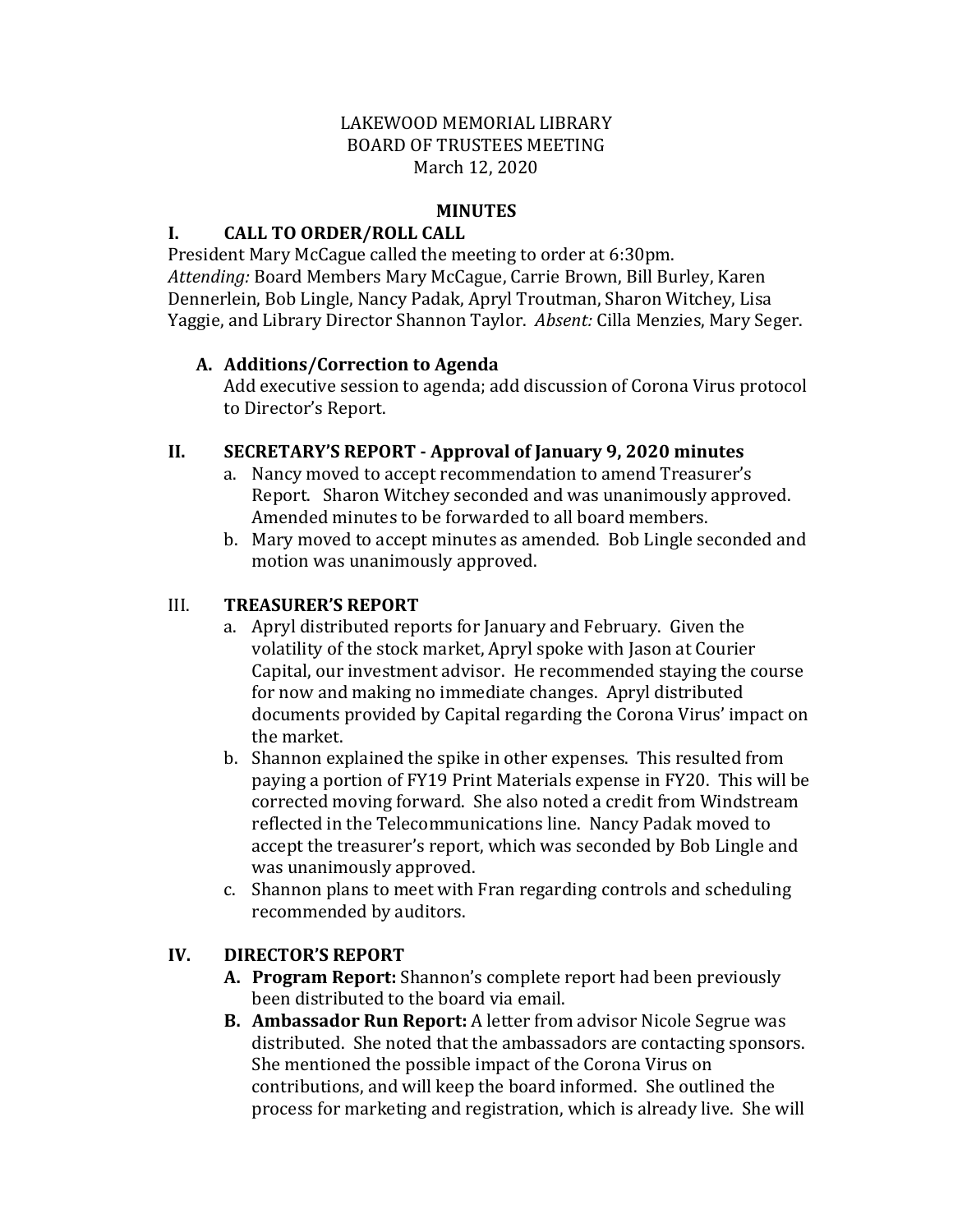meet with Shannon to review the site. Shannon looks forward to meeting with her to discuss how staff can support the effort. In other Ambassador news, Nicole wrote that they have been reading to students in the elementary school following a well-received pitch to the school administration. This is a very popular program and the students are receiving great feedback.

**C. Grounds and Facilities:** Shannon reported on minor flooding in the restroom area due to plumbing overload. This necessitated emergency attention from the Fire Department and then professional cleaning. Grounds and Facilities committee report will include recommendations to remedy moving forward.

#### **D. Corona Virus Protocol:**

- a. Shannon had previously sent information and links to the board with information the library is providing regarding Corona Virus. The information and links have been recommended by CCLS. Shannon has also kept abreast of ALA and NYLA recommendations. Examples of protocols include removing stuffed animals from the reading corner, keeping headphones at the desk and sanitizing these and computers and tables regularly after use. Shannon is looking for more hand sanitizer, but it is becoming difficult to find. In response to board questions regarding what will happen should there be school closings or additional recommendations regarding public gatherings, Shannon assured board members that she would follow all state and CCLS recommendations. She will review our emergency preparedness plan to be sure it reflects addressing situations such as Corona Virus. She will report back regarding a contingency plan.
- b. The board discussed staff concerns in the event of closure of the library or school closures necessitating staff who may need to stay home with children. It was determined that Shannon could work remotely and she will be sure she can have remote IT access. The board urged Shannon to let staff know that we are committed to supporting them and will stay on top of the situation. Staff will receive salaries throughout the COVID19 crisis.

## **V. STANDING COMMITTEE REPORTS**

A. Library Development Committee

i. Annual Appeal: Mary McCague praised Mary Seger's draft and board member edits. Mary plans to mail appeal by the end of March. ii. GiveBigCHQ: Sharon Witchey is on top of this effort scheduled for 6/11/2020. She and Shannon will meet to confirm account and direction of funds received. A media table was proposed as a worthy goal for soliciting contributions. She will look into the cost of a media table and chairs to determine the fund raising goal. Sharon suggested using the anniversary year as a way to spread the love about LML and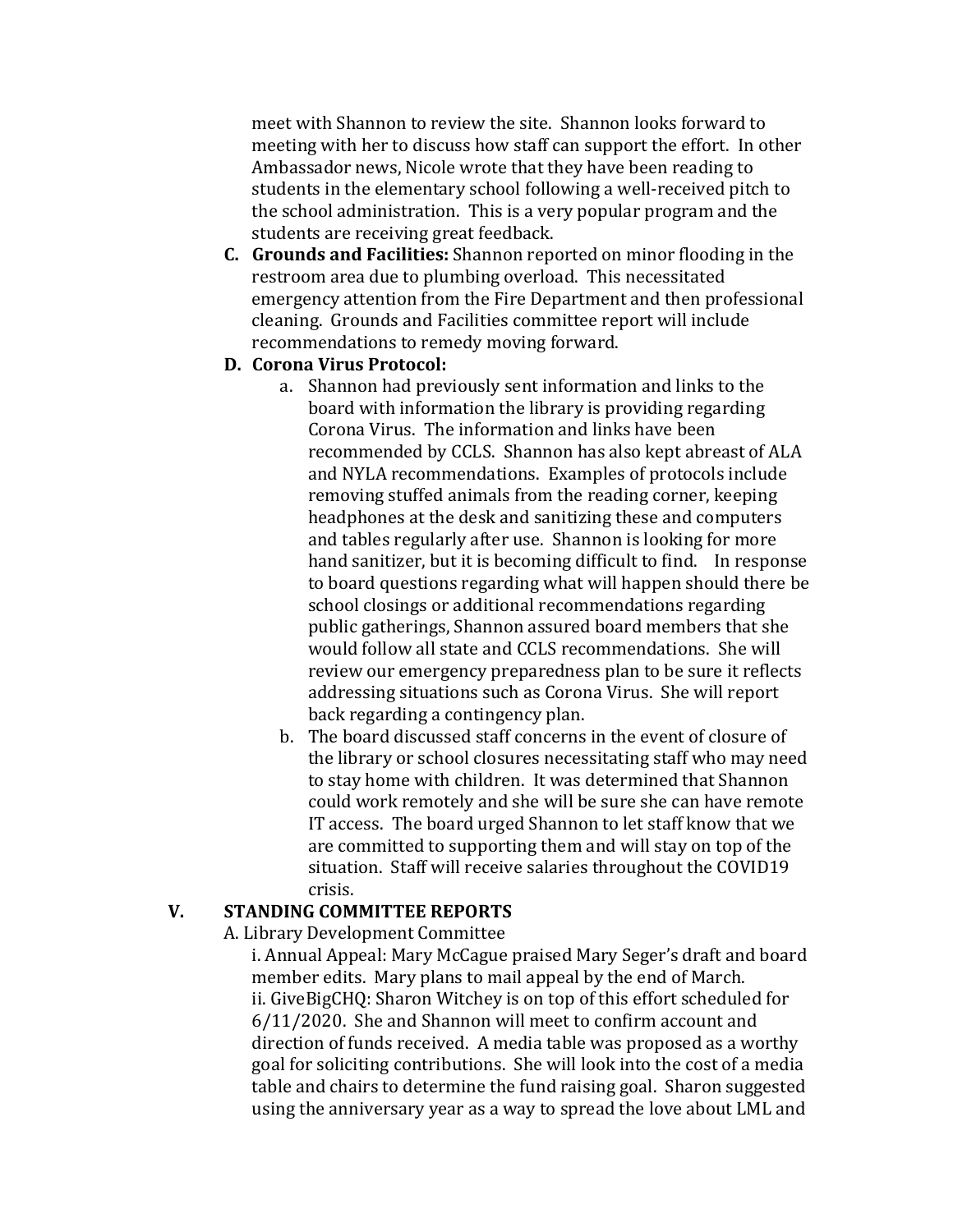appeal to donors. Shannon will assist finding photos and memorabilia to share on the GiveBigCHQ page for LML.

iii. Spring Book Sale: Scheduled for May 7-9, 2020. Mary Seger, Mary McCague and Nancy Padak encouraged all board members to help in any way they can. Shannon mentioned that the library has already received numerous donations, much earlier than in the past. iv. Grant submission/reports: Nancy Padak reported that she has sent a proposal to M&T Bank. A program officer from the bank had visited the library recently to conduct an investigation related to the proposal. Shannon reported that the visit seemed to go very well. Nancy said that she is ready to reach out to other foundations but needs to know what to ask for. Shannon will provide a report to her on computer needs. Nancy asked that she include information on the date of purchase of the used computers still in use. She believes this will add to the appeal of the proposal. She will proceed with a proposal. It was suggested that Shannon and a board member meet with the CRCF to make connections that might strengthen our appeal for funds. Shannon plans to approach CRCF for funds for summer reading.

- B. Marketing/Publicity Committee: Bob Burley and Bob Lingle met recently with Alison to discuss outreach. Bob Lingle will conduct a social media audit. Shannon will provide administrator access to Bob and Bob to facilitate the audit.
- C. Personnel Committee:
	- i. Policy changes: Nancy Padak moved that proposed policy changes sent previously by email to the board be approved. Bob Lingle seconded and the motion was unanimously approved.
	- ii. Evaluations: Shannon is updating the staff evaluation form to reflect best practice. She is helping staff members understand the process and reason for selfevaluation. Lisa suggested including goals based on the library's goals. Shannon's own six-month selfevaluation is underway.
- D. Grounds and Facilities Committee: Sharon Witchey reported that she, Mary McCague, and Cilla Menzies toured LML after the minor flood. Committee recommendations include repairs to plumbing, new toilets, and refreshed paint in the flood area. Further recommendations include addressing the front counter area, signage to indicate that the back door is locked during the winter, and repainting the railing. In addition, it was recommended that bids be solicited for grass cutting, weeding, and snow removal. Shannon will follow through. Shannon is also working on getting solar panel reports. Nancy mentioned drafting a construction grant for NYS consideration but the timing (fall deadline) might not be optimal